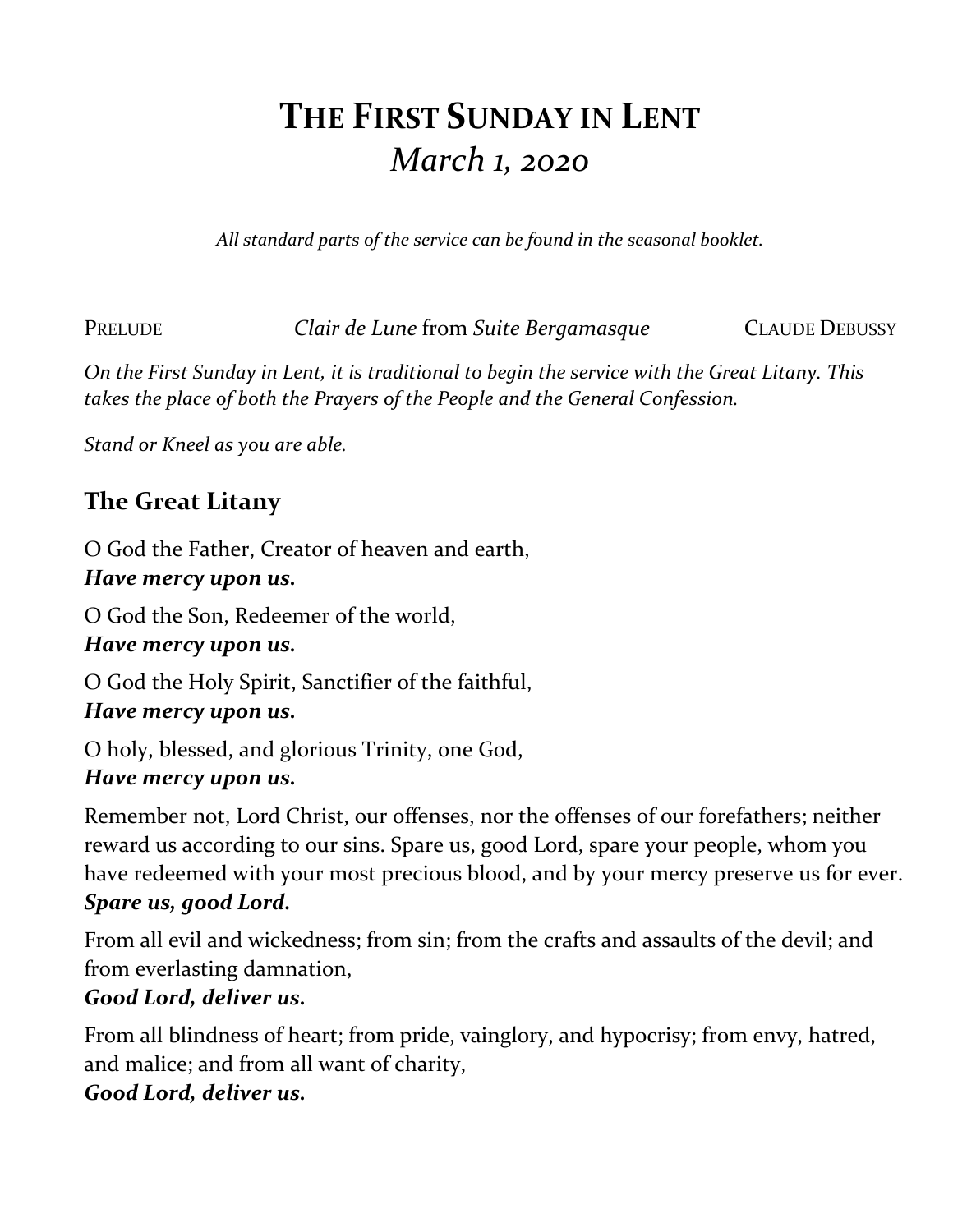From all inordinate and sinful affections; and from all the deceits of the world, the flesh, and the devil, *Good Lord, deliver us.*

From all false doctrine, heresy, and schism; from hardness of heart, and contempt of your Word and commandment,

# *Good Lord, deliver us.*

From lightning and tempest; from earthquake, fire, and flood; from plague, pestilence, and famine, *Good Lord, deliver us.*

From all oppression, conspiracy, and rebellion; from violence, battle, and murder; and from dying suddenly and unprepared, *Good Lord, deliver us.*

By the mystery of your holy Incarnation; by your holy Nativity and submission to the Law; by your Baptism, Fasting, and Temptation, *Good Lord, deliver us.*

By your Agony and Bloody Sweat; by your Cross and Passion; by your precious Death and Burial; by your glorious Resurrection and Ascension; and by the Coming of the Holy Spirit,

# *Good Lord, deliver us.*

In all time of our tribulation; in all time of our prosperity; in the hour of death, and in the day of judgment, *Good Lord, deliver us.*

We sinners do ask you to hear us, O Lord God; and that it may please you to rule and govern your holy Church Universal in the right way, *Hear us, Lord, for your mercy is great.*

That it may please you to illumine all bishops, priests, and deacons, with true knowledge and understanding of your Word; and that both by their preaching and living, they may set it forth, and show it accordingly, *Hear us, Lord, for your mercy is great.*

That it may please you to bless and keep all your people, *Hear us, Lord, for your mercy is great.*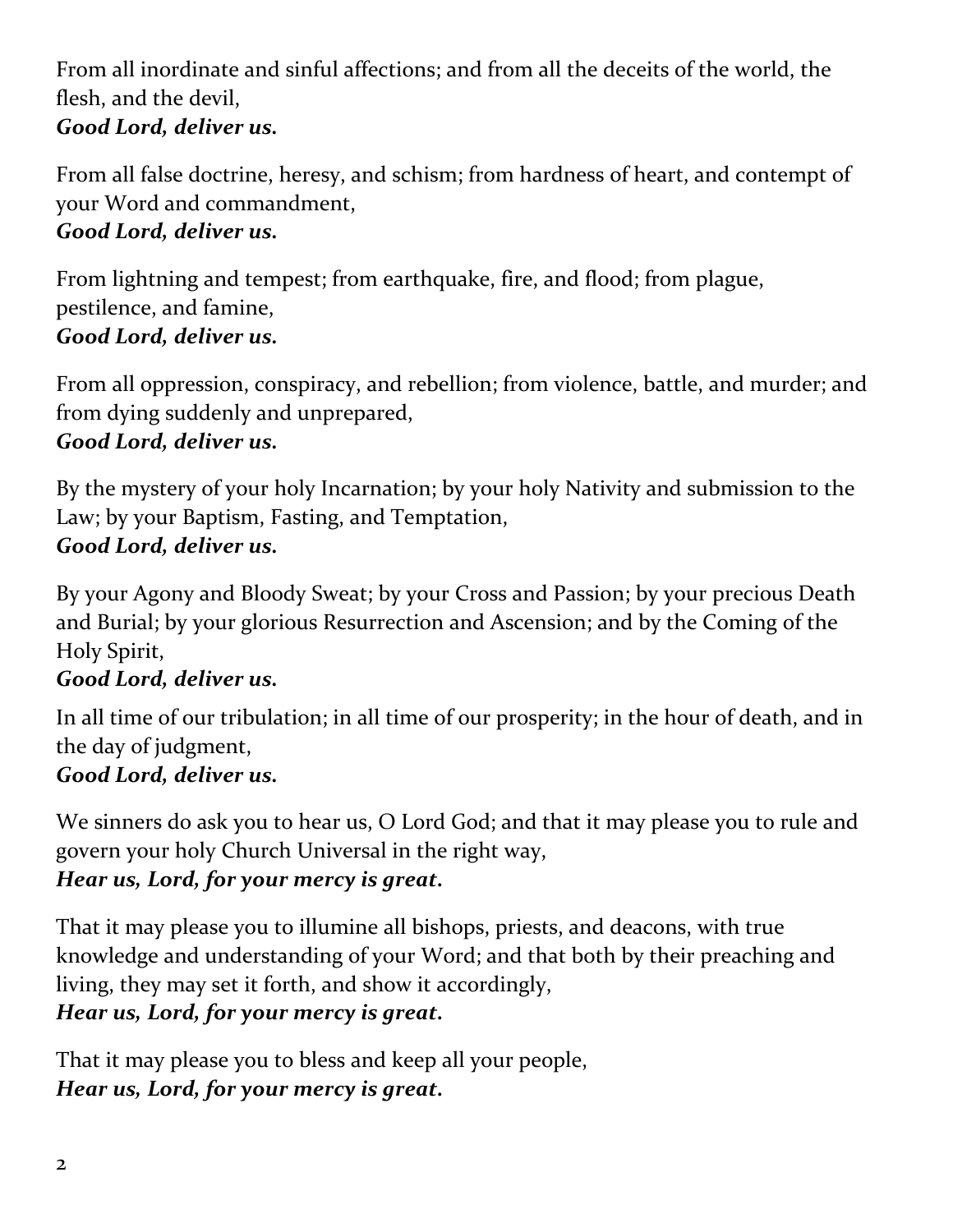That it may please you to send forth laborers into your harvest, and to draw all mankind into your kingdom,

# *Hear us, Lord, for your mercy is great.*

That it may please you to give to all people increase of grace to hear and receive your Word, and to bring forth the fruits of the Spirit,

### *Hear us, Lord, for your mercy is great.*

That it may please you to bring into the way of truth all such as have erred, and are deceived,

#### *Hear us, Lord, for your mercy is great.*

That it may please you to give us a heart to love and fear you, and diligently to live after your commandments,

*Hear us, Lord, for your mercy is great.*

That it may please you so to rule the hearts of all in positions of authority, especially the President of the United States, that they may do justice, and love mercy, and walk in the ways of truth,

#### *Hear us, Lord, for your mercy is great.*

That it may please you to have mercy upon all mankind, *Hear us, Lord, for your mercy is great.*

That it may please you to give us true repentance; to forgive us all our sins, negligences, and ignorances; and to endue us with the grace of your Holy Spirit to amend our lives according to your holy Word,

#### *Hear us, Lord, for your mercy is great.*

That it may please you to forgive our enemies, persecutors, and slanderers, and to turn their hearts,

#### *Hear us, Lord, for your mercy is great.*

That it may please you to strengthen us to stand for your truth; to comfort and help the weak-hearted; to raise up those who fall; and finally to beat down Satan under our feet, *Hear us, Lord, for your mercy is great.*

That it may please you to grant to all the faithful departed eternal life and peace, *Hear us, Lord, for your mercy is great.*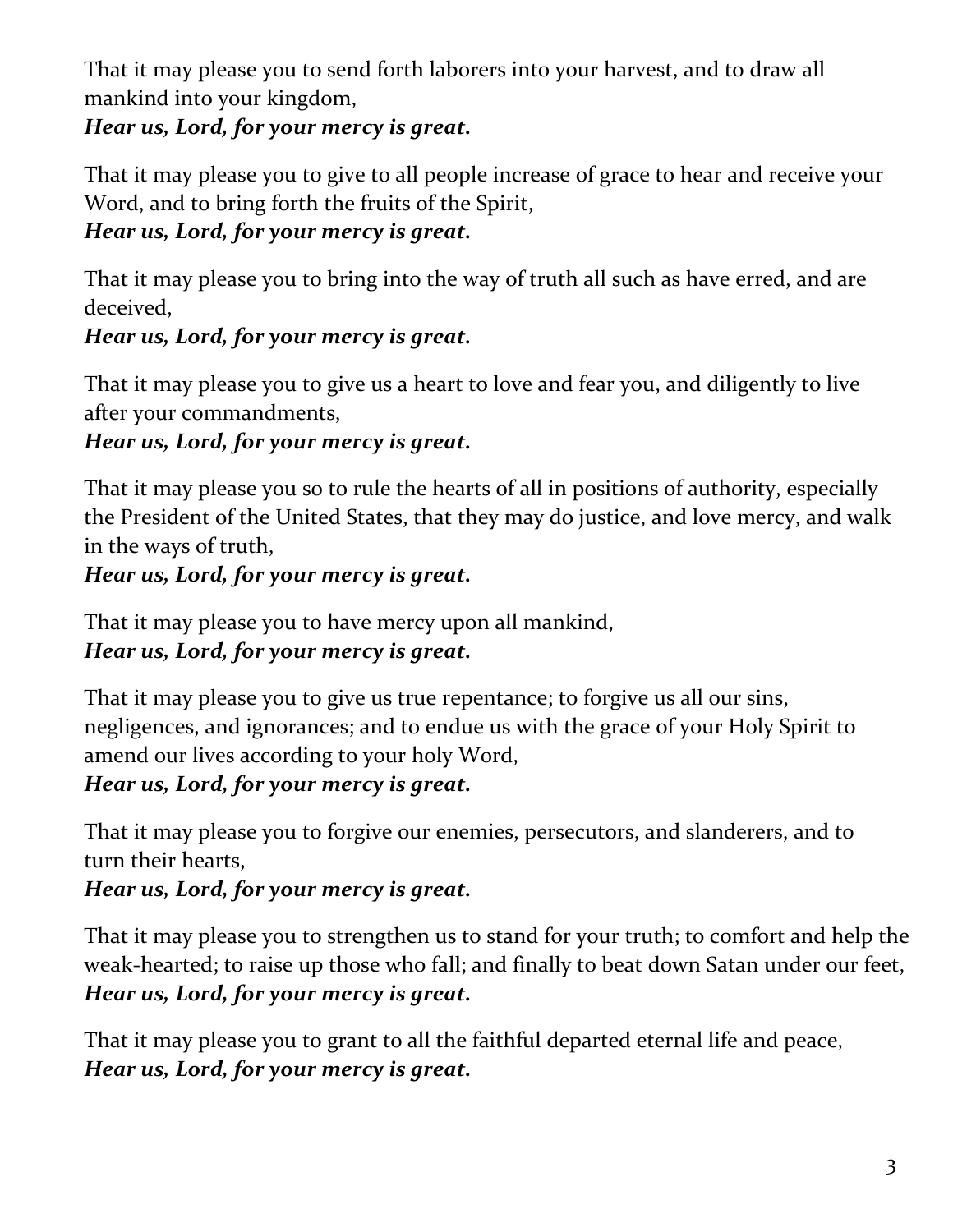That it may please you to grant that, in the fellowship of the ever-blessed Virgin, Peter the Apostle, and all the saints, we may attain to your heavenly kingdom, *Hear us, Lord, for your mercy is great.*

Son of God, we beseech you to hear us. *Son of God, we beseech you to hear us.*

O Lamb of God, you take away the sins of the world, *Have mercy upon us.*

O Lamb of God, you take away the sins of the world, *Have mercy upon us.*

O Lamb of God, you take away the sins of the world, *Grant us your peace.*

O Christ, hear us. *O Christ, hear us.*

*All stand.* 

| PROCESSIONAL HYMN | "Eternal Lord of love, behold your Church" | <b>HYMN 149</b> |
|-------------------|--------------------------------------------|-----------------|
|                   |                                            |                 |

# **The Collect of the Day**

The Lord be with you. *People* **And also with you.** *Celebrant* Let us pray.

Almighty God, whose blessed Son was led by the Spirit to be tempted by Satan: Come quickly to help us who are assaulted by many temptations; and, as you know the weaknesses of each of us, let each one find you mighty to save; through Jesus Christ your Son our Lord, who lives and reigns with you and the Holy Spirit, one God, now and for ever. *Amen*.

# **The First Lesson Genesis 2:15-17; 3:1-7**

*Reader* A Reading from the Book of Genesis.

The Lord God took the man and put him in the garden of Eden to till it and keep it. And the Lord God commanded the man, "You may freely eat of every tree of the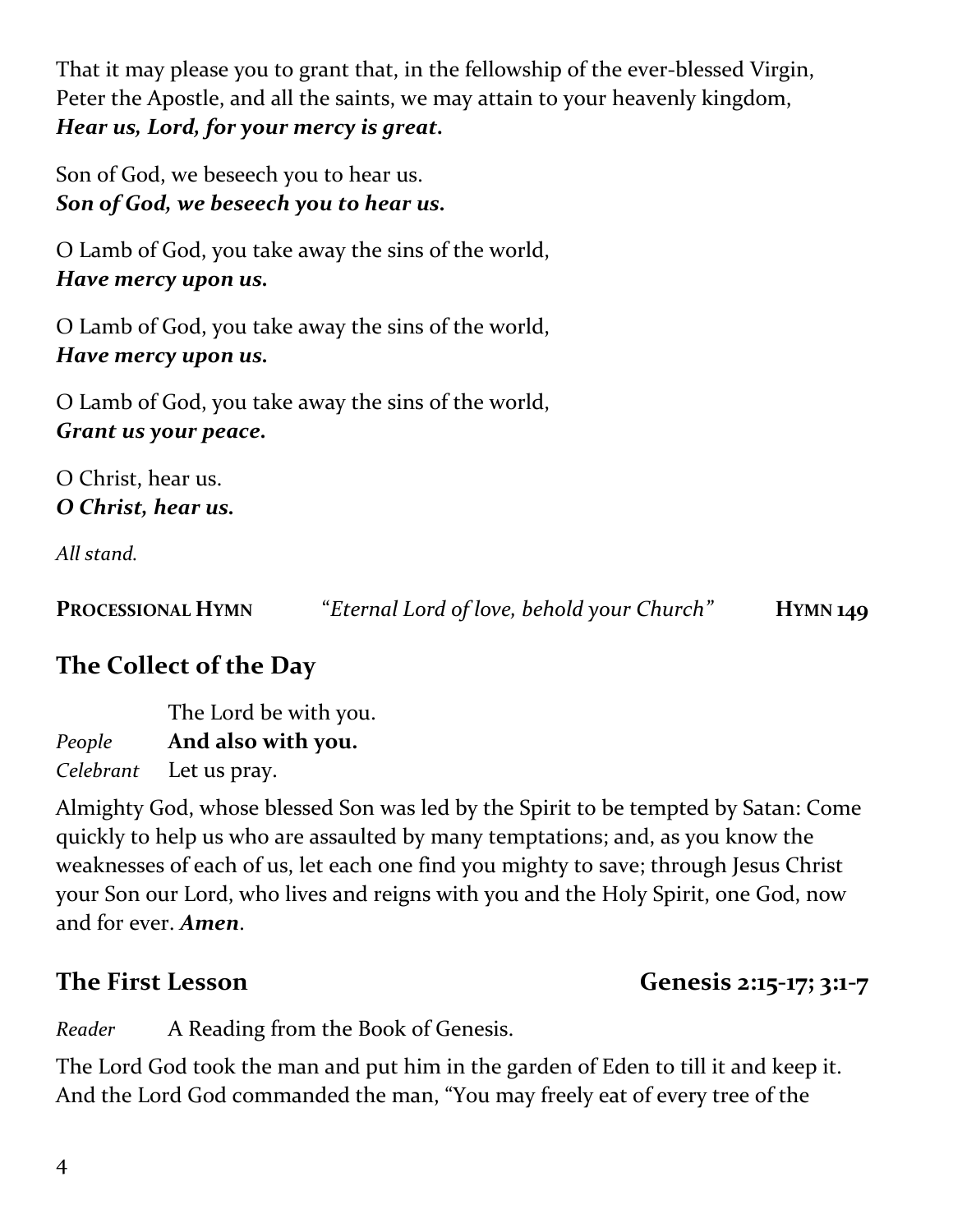garden; but of the tree of the knowledge of good and evil you shall not eat, for in the day that you eat of it you shall die."

Now the serpent was more crafty than any other wild animal that the Lord God had made. He said to the woman, "Did God say, 'You shall not eat from any tree in the garden'?" The woman said to the serpent, "We may eat of the fruit of the trees in the garden; but God said, 'You shall not eat of the fruit of the tree that is in the middle of the garden, nor shall you touch it, or you shall die.'" But the serpent said to the woman, "You will not die; for God knows that when you eat of it your eyes will be opened, and you will be like God, knowing good and evil." So when the woman saw that the tree was good for food, and that it was a delight to the eyes, and that the tree was to be desired to make one wise, she took of its fruit and ate; and she also gave some to her husband, who was with her, and he ate. Then the eyes of both were opened, and they knew that they were naked; and they sewed fig leaves together and made loincloths for themselves.

The Word of the Lord. *People* **Thanks be to God.**

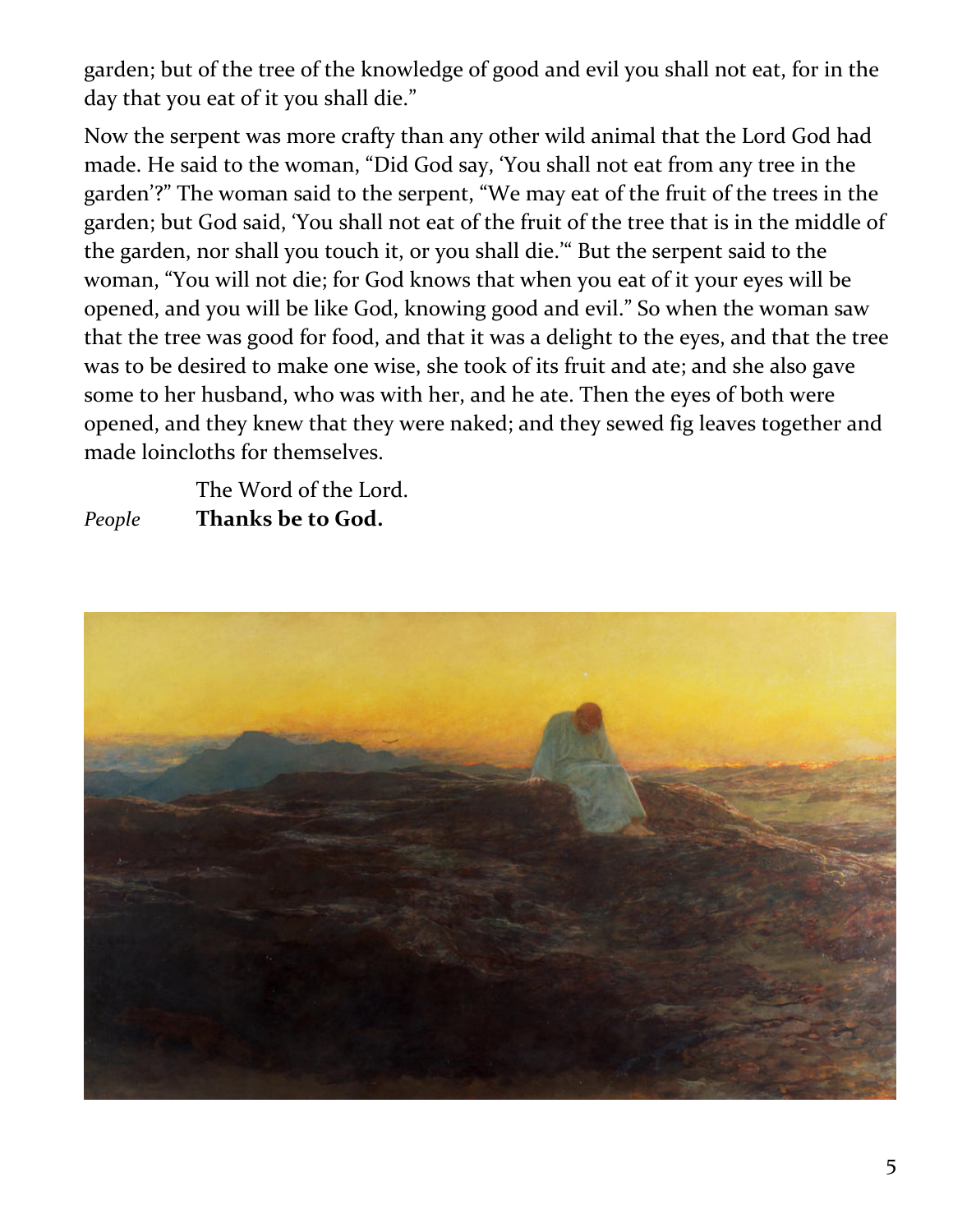# **The Response** *Read in unison.* Psalm 32

*The Reader announces the Refrain, and the People repeat it. Then the Reader leads the Psalm, the people repeating the refrain as indicated.*

| Refrain "I will confess my transgression to the LORD." *<br>Then you forgave me the guilt of my sin.                                             |
|--------------------------------------------------------------------------------------------------------------------------------------------------|
| Happy are they whose transgressions are forgiven, *<br>and whose sin is put away!                                                                |
| Happy are they to whom the LORD imputes no guilt, *<br>and in whose spirit there is no guile!                                                    |
| While I held my tongue, my bones withered away, *<br>because of my groaning all day long.                                                        |
| For your hand was heavy upon me day and night; *<br>my moisture was dried up as in the heat of summer. Refrain: "I will "                        |
| Then I acknowledged my sin to you, *<br>and did not conceal my guilt.                                                                            |
| I said, "I will confess my transgressions to the LORD." *<br>Then you forgave me the guilt of my sin.                                            |
| Therefore all the faithful will make their prayers to you in time of trouble; *<br>when the great waters overflow, they shall not reach them.    |
| You are my hiding-place;<br>you preserve me from trouble; *<br>you surround me with shouts of deliverance. <b>Refrain: "I will"</b>              |
| "I will instruct you and teach you in the way that you should go; *<br>I will guide you with my eye.                                             |
| Do not be like horse or mule, which have no understanding; *<br>who must be fitted with bit and bridle,<br>or else they will not stay near you." |
| Great are the tribulations of the wicked; *<br>but mercy embraces those who trust in the LORD.                                                   |
| Be glad, you righteous, and rejoice in the LORD; *<br>shout for joy, all who are true of heart. <b>Refrain: "I will"</b>                         |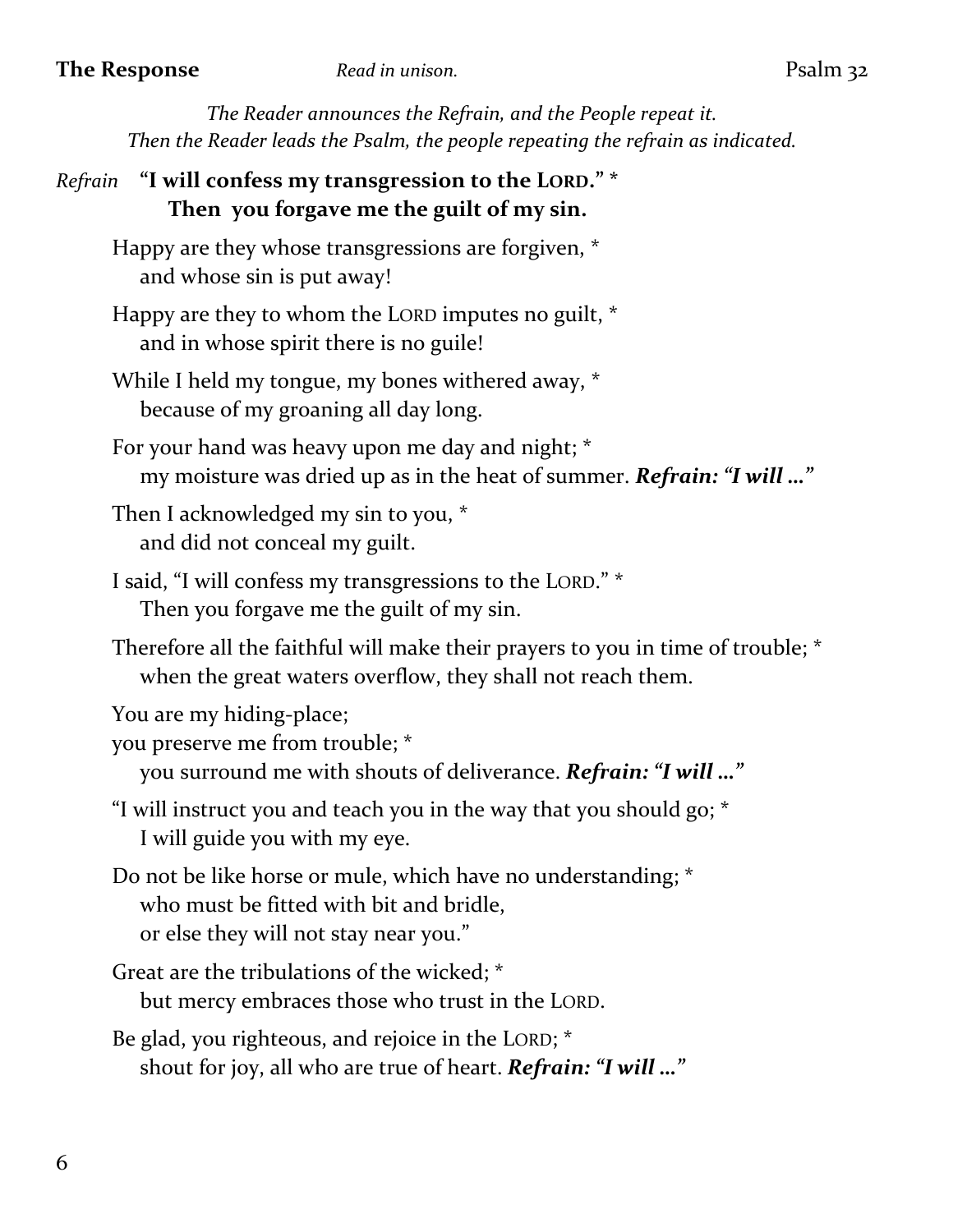# **The Second Lesson Romans 5:12-19**

#### *Reader* A Reading from the Letter of Paul to the Romans.

As sin came into the world through one man, and death came through sin, and so death spread to all because all have sinned—sin was indeed in the world before the law, but sin is not reckoned when there is no law. Yet death exercised dominion from Adam to Moses, even over those whose sins were not like the transgression of Adam, who is a type of the one who was to come.

But the free gift is not like the trespass. For if the many died through the one man's trespass, much more surely have the grace of God and the free gift in the grace of the one man, Jesus Christ, abounded for the many. And the free gift is not like the effect of the one man's sin. For the judgment following one trespass brought condemnation, but the free gift following many trespasses brings justification. If, because of the one man's trespass, death exercised dominion through that one, much more surely will those who receive the abundance of grace and the free gift of righteousness exercise dominion in life through the one man, Jesus Christ.

Therefore just as one man's trespass led to condemnation for all, so one man's act of righteousness leads to justification and life for all. For just as by the one man's disobedience the many were made sinners, so by the one man's obedience the many will be made righteous.

The Word of the Lord. *People* **Thanks be to God.**

**SEQUENCE HYMN** *"Lord, who throughout these forty days"* **HYMN** 142

#### **The Holy Gospel Matthew 4:1-11**

*Celebrant* The Holy Gospel of our Lord Jesus Christ according to Matthew. *People* **Glory to you, Lord Christ.**

Jesus was led up by the Spirit into the wilderness to be tempted by the devil. He fasted forty days and forty nights, and afterwards he was famished. The tempter came and said to him, "If you are the Son of God, command these stones to become loaves of bread." But he answered, "It is written, '*One does not live by bread alone, but by every word that comes from the mouth of God*.'"

Then the devil took him to the holy city and placed him on the pinnacle of the temple, saying to him, "If you are the Son of God, throw yourself down; for it is written, '*He will command his angels concerning you*,' and '*On their hands they will bear you up, so*